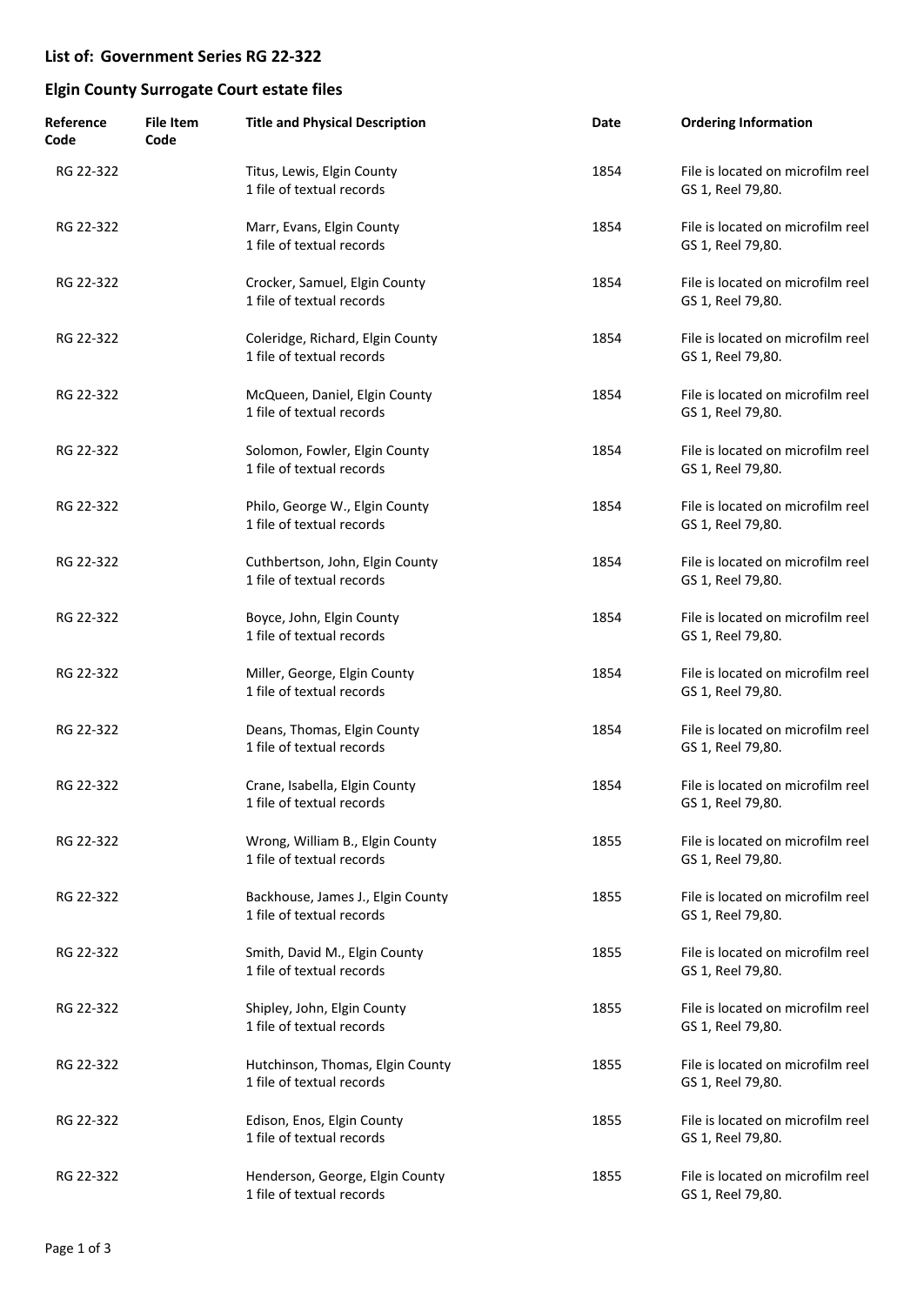#### **List of: Government Series RG 22-322**

# **Elgin County Surrogate Court estate files**

| Reference<br>Code | <b>File Item</b><br>Code | <b>Title and Physical Description</b>                                         | Date | <b>Ordering Information</b>                            |
|-------------------|--------------------------|-------------------------------------------------------------------------------|------|--------------------------------------------------------|
| RG 22-322         |                          | Smith, Richard, Elgin County<br>1 file of textual records                     | 1855 | File is located on microfilm reel<br>GS 1, Reel 79,80. |
| RG 22-322         |                          | Stockton, Mahlon D. (Guardianship), Elgin County<br>1 file of textual records | 1855 | File is located on microfilm reel<br>GS 1, Reel 79,80. |
| RG 22-322         |                          | McCully, William, Elgin County<br>1 file of textual records                   | 1855 | File is located on microfilm reel<br>GS 1, Reel 79,80. |
| RG 22-322         |                          | Kimball, Sarah, Elgin County<br>1 file of textual records                     | 1855 | File is located on microfilm reel<br>GS 1, Reel 79,80. |
| RG 22-322         |                          | Nicoll, Robert, Elgin County<br>1 file of textual records                     | 1855 | File is located on microfilm reel<br>GS 1, Reel 79,80. |
| RG 22-322         |                          | Parlee, Benjamin, Elgin County<br>1 file of textual records                   | 1855 | File is located on microfilm reel<br>GS 1, Reel 79,80. |
| RG 22-322         |                          | Smuck, William, Elgin County<br>1 file of textual records                     | 1855 | File is located on microfilm reel<br>GS 1, Reel 79,80. |
| RG 22-322         |                          | Brayn, Richard, Elgin County<br>1 file of textual records                     | 1855 | File is located on microfilm reel<br>GS 1, Reel 79,80. |
| RG 22-322         |                          | Hubbard, Martin, Elgin County<br>1 file of textual records                    | 1855 | File is located on microfilm reel<br>GS 1, Reel 79,80. |
| RG 22-322         |                          | Redding, John, Elgin County<br>1 file of textual records                      | 1856 | File is located on microfilm reel<br>GS 1, Reel 79,80. |
| RG 22-322         |                          | Carpenter, Jaby, Elgin County<br>1 file of textual records                    | 1856 | File is located on microfilm reel<br>GS 1, Reel 79,80. |
| RG 22-322         |                          | Marr, William, Elgin County<br>1 file of textual records                      | 1856 | File is located on microfilm reel<br>GS 1, Reel 79,80. |
| RG 22-322         |                          | Gunn, Hugh, Elgin County<br>1 file of textual records                         | 1856 | File is located on microfilm reel<br>GS 1, Reel 79,80. |
| RG 22-322         |                          | Finch, Henry, Elgin County<br>1 file of textual records                       | 1856 | File is located on microfilm reel<br>GS 1, Reel 79,80. |
| RG 22-322         |                          | Cranmer, John, Elgin County<br>1 file of textual records                      | 1856 | File is located on microfilm reel<br>GS 1, Reel 79,80. |
| RG 22-322         |                          | Ryckman, Philip, Elgin County<br>1 file of textual records                    | 1856 | File is located on microfilm reel<br>GS 1, Reel 79,80. |
| RG 22-322         |                          | Noble, David, Elgin County<br>1 file of textual records                       | 1856 | File is located on microfilm reel<br>GS 1, Reel 79,80. |
| RG 22-322         |                          | Williams, Richard, Elgin County<br>1 file of textual records                  | 1856 | File is located on microfilm reel<br>GS 1, Reel 79,80. |
| RG 22-322         |                          | McFarlane, Peter, Elgin County<br>1 file of textual records                   | 1856 | File is located on microfilm reel<br>GS 1, Reel 79,80. |